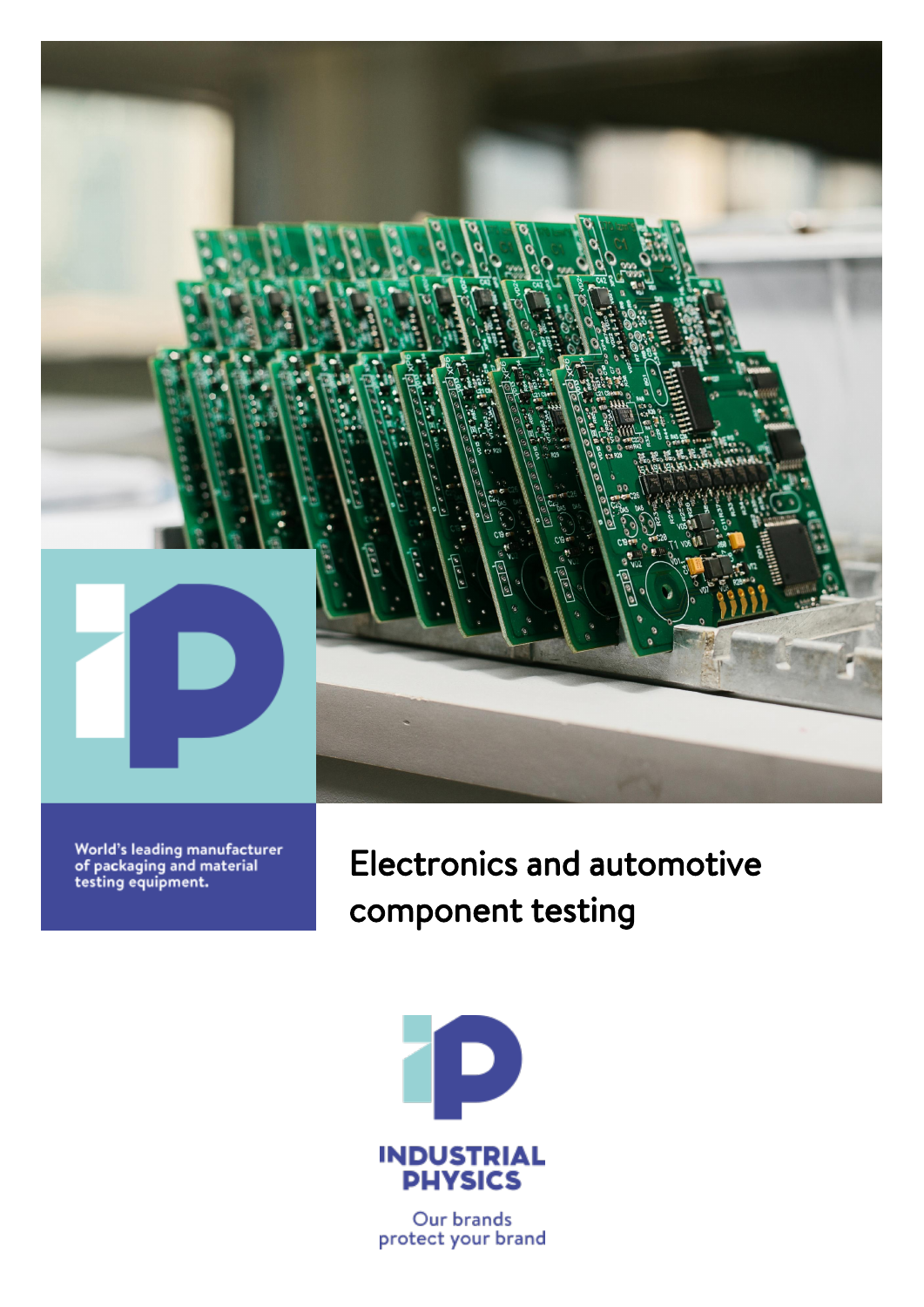Gauges for dimensional measurement, and testers for package integrity and failure analysis. Manual and semiautomatic solutions for ensuring quality in food, beverage, and aerosol cans, ends and sheets. Online vision solutions for complete production control.

#### About Industrial Physics

Industrial Physics is one of the world's leading manufacturer of test, measurement and inspection equipment focused on the food and beverage, metal cans, flexible packaging, paper and plastics, paint and coatings, medical device, materials testing and consumer electronics markets. With sales

presence in more than 75 countries, our brands are helping customers meet the ever-increasing test and quality standards required by demanding regulators, consumers and manufacturers. Our best-in-class products help companies the world over protect their brand integrity.

**INDUSTRIAL**<br>PHYSICS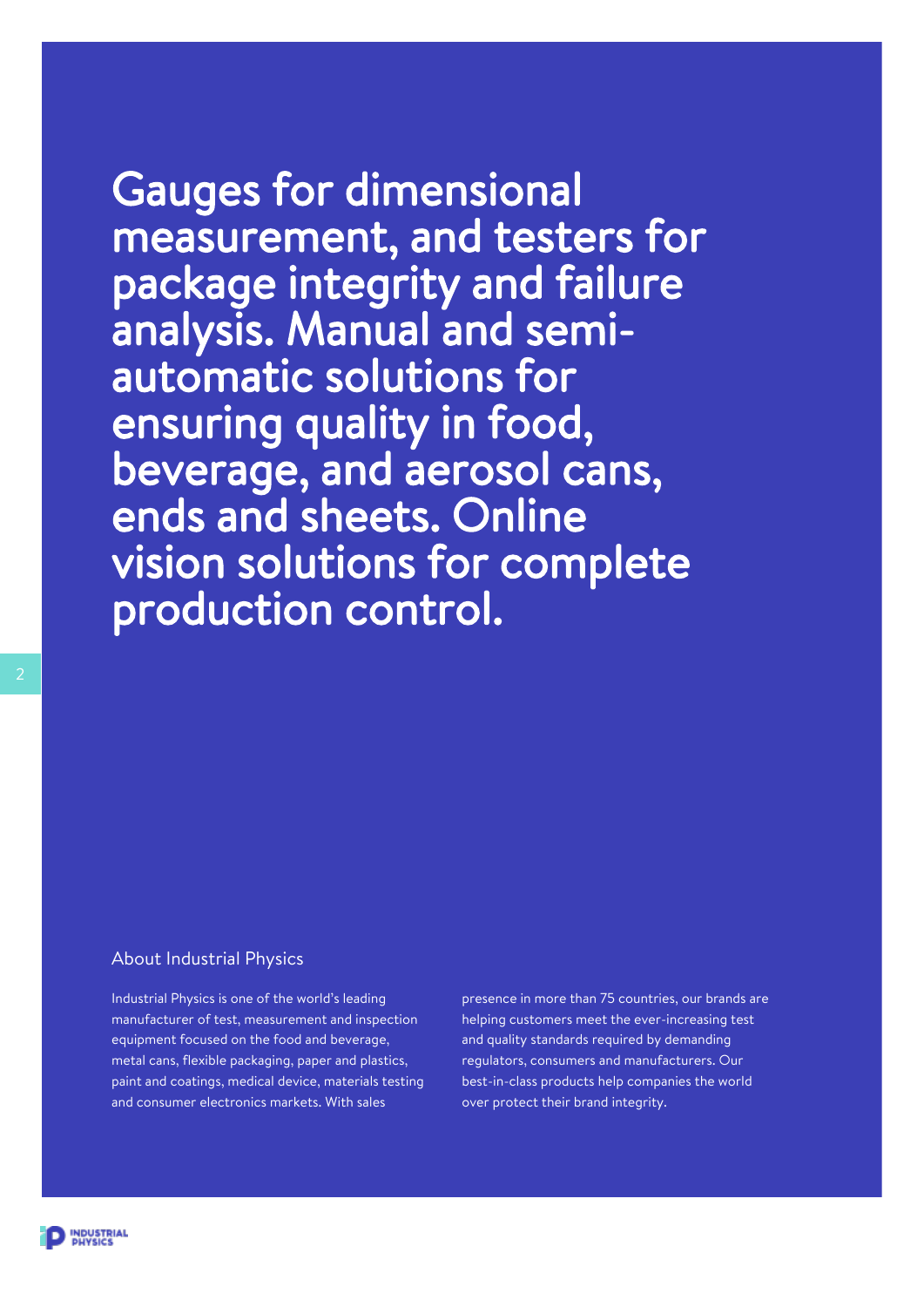

### Comprehensive Abrasion Test

Universal test machine to test the coating abrasion resistance on beverage cans or flat materials. The reciprocating motion mimics in-thefield transportation abrasion damage.

#### Applications

- Can inspection
- End inspection
- Failure analysis
- Print & ink properties
- Surface property



[More information](https://www.industrial-physics.com/en-us/comprehensive-abrasion-test?utm_source=PDF&utm_medium=brochure)



### CurveX Nano Oven Recorder for Can **Coaters**

Together with the cans the CurveX Nano oven recorder winds through the conveying system in the oven and makes up a complete temperature profile. With help of paint cure specifications it determines the curing process by calculating the cure index for you, enabling a...

#### Applications

- Can inspection
- Print & ink properties



[More information](https://www.industrial-physics.com/en-us/curvex-nano-oven-recorder-for-can-coaters?utm_source=PDF&utm_medium=brochure)



#### Gloss meter

Portable precision glossmeters for production and laboratory. Suitable for paint and coatings, plastics, automotive parts etc. Made in The Netherlands.

#### Applications

- End inspection
- Print & ink properties
- Surface property

[More information](https://www.industrial-physics.com/en-us/gloss-meter?utm_source=PDF&utm_medium=brochure)

- Label inspection



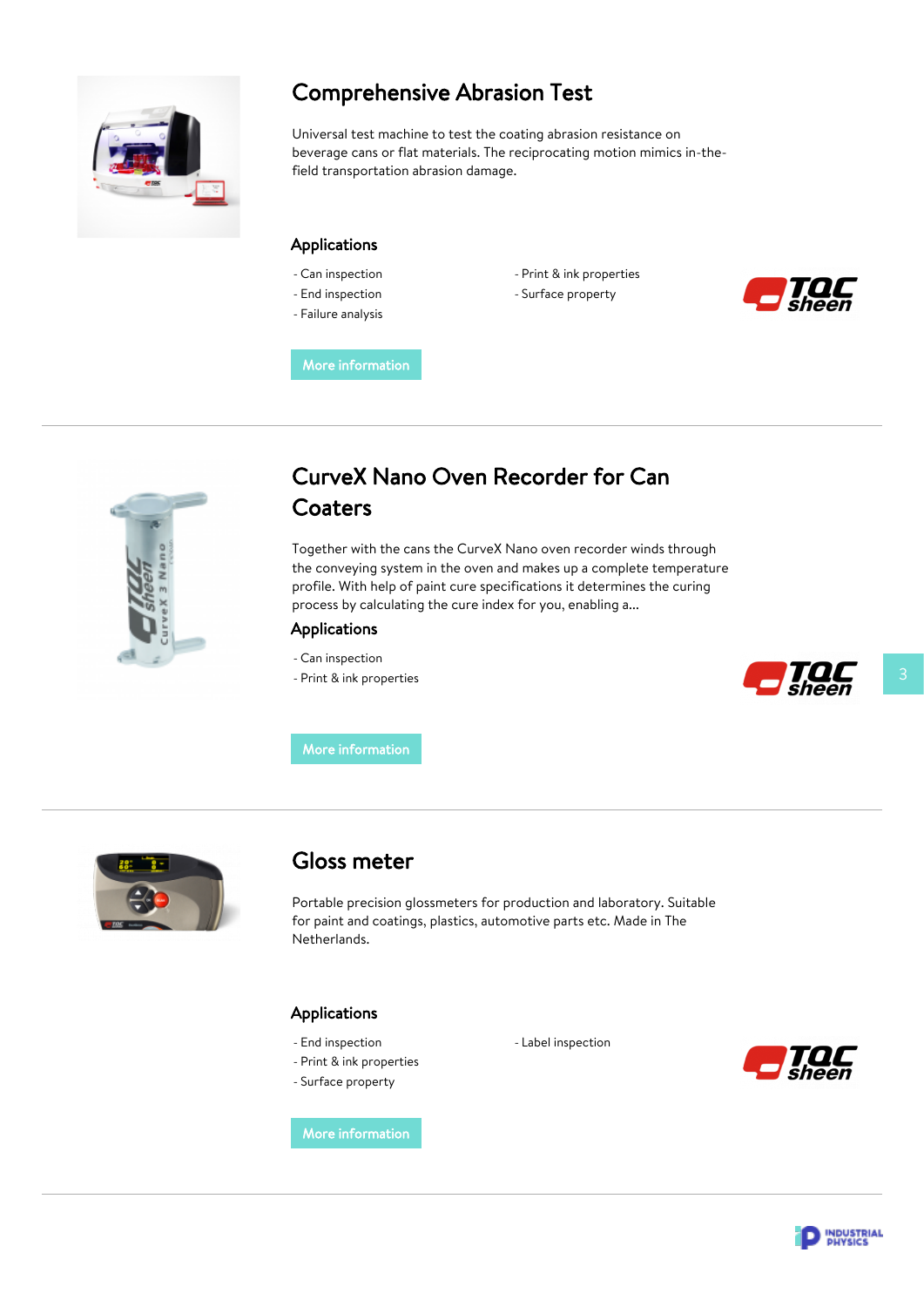

### Motorised Scratch Meter

Motorised Scratch tester to evaluate a coatings hardness based on scratching resistance method. Depending on test procedures, specified or variable loads can be applied to obtain different degrees of failure, from trace to destruction.

#### Applications

- End inspection
- Failure analysis
- Hardness/stiffness
- Print & ink properties - Surface property
- ... and more



[More information](https://www.industrial-physics.com/en-us/motorised-scratch-meter?utm_source=PDF&utm_medium=brochure)



### Opacity Reflecto Meter

Hand-held reflectometer for measurement of the opacity, or luminuous reflectance, of a grey scale. Suitable for the evaluation of a coatings hiding power, or simple shade sorting tasks of metallised films, anodized aluminium or ceramics.

#### Applications

- End inspection
- Print & ink properties
- Surface property

- Label inspection



[More information](https://www.industrial-physics.com/en-us/opacity-reflecto-meter?utm_source=PDF&utm_medium=brochure)



### Washability, Scrub, Abrasion Tester

The Scrub Abrasion and Washability Tester is used to test the resistence of paint, varnish or coatings to scratching, wearing, and color loss due to wet or dry abrasion, by simulating everyday wear from cleaning actions or general use

#### Applications

- Can inspection
- End inspection
- Failure analysis

- Print & ink properties
- Surface property
- ... and more



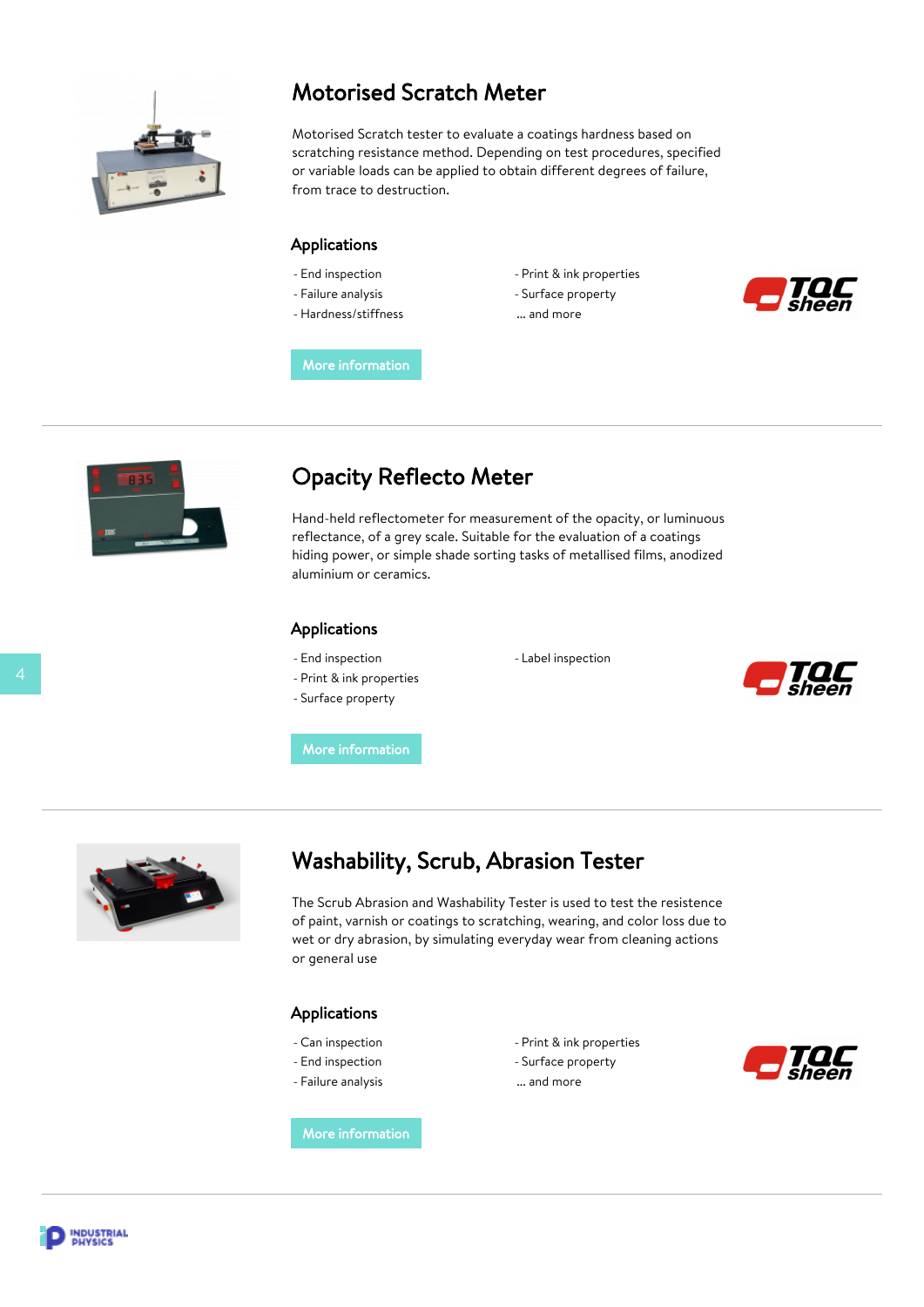

### Auto Density Measurement System

Using the Gradient Column Method, the Ray-Ran Density Gradient Apparatus can calulate the density of a specimen to 6 decimal places and become the worlds benchmark fore accurate density measurement

#### Applications

- Density

# Ray<sub>'</sub>Ran

[More information](https://www.industrial-physics.com/en-us/auto-density-measurement-system?utm_source=PDF&utm_medium=brochure)



### Apparent Bulk Density Apparatus

These instruments are used in the measurement of apparent density, bulk factory and the pourability of plastic materials such as molding powders etc. different instruments are required for the various forms of materials from fine powders and granules to large flakes...

# Ray<sub>'</sub>Ran

[More information](https://www.industrial-physics.com/en-us/apparent-bulk-density-apparatus?utm_source=PDF&utm_medium=brochure)



### Pneumatically Operated Test Sample Cutting Press

The Pneumatic cutting press is an effortless nad safe way to cut samples from materials such as plastics, boards and paper, and generates a cutting force of up to 50KN to cut materials up to 8mm thick

#### Applications

- Coefficient of friction-Horizontal

Ray<sub>'</sub>Ran

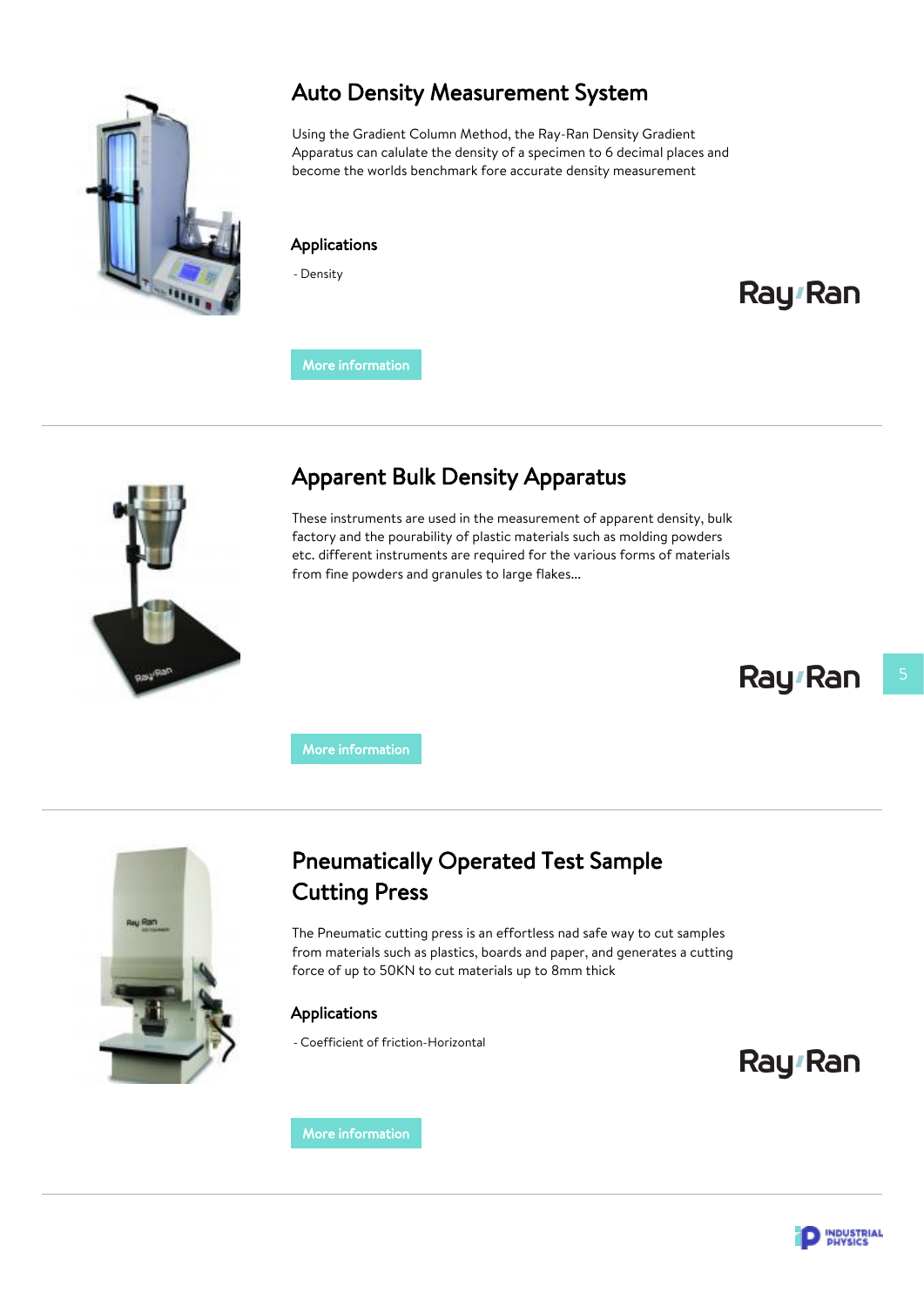### CNC Model 1 Test Sample Profile Cutter



The CNC Sample Profile Cutter used for Test Sample Preparation and 3D prototyping, and is recommended for use with thicker sheet materals or pipe sections as it can cut up to 40mm thick

# Ray<sub>'</sub>Ran

[More information](https://www.industrial-physics.com/en-us/cnc-test-sample-profile-cutter-1?utm_source=PDF&utm_medium=brochure)



### 6MPCA Advanced Melt Flow System

A more advanced model than the 6MBA, with the addition of the microprocessor, the resulst displayed are MFI, Shear Stress, Shear Rate, Viscosity and the Melt Volume Rate. It can also be used to determine the density at melt temperature of the material being tested.

#### Applications

- Melt flow

## Ray<sub>'</sub>Ran

[More information](https://www.industrial-physics.com/en-us/6mpca-advanced-melt-flow-system?utm_source=PDF&utm_medium=brochure)



### MFR100 Manual Basic Melt Flow System

Molten Polymer is extruded through a controlled Die and using the time taken to extrude the Melt Flow Rate or Melt Mass Flow rate in g/10 minutes can be determined

#### Applications

- Melt flow



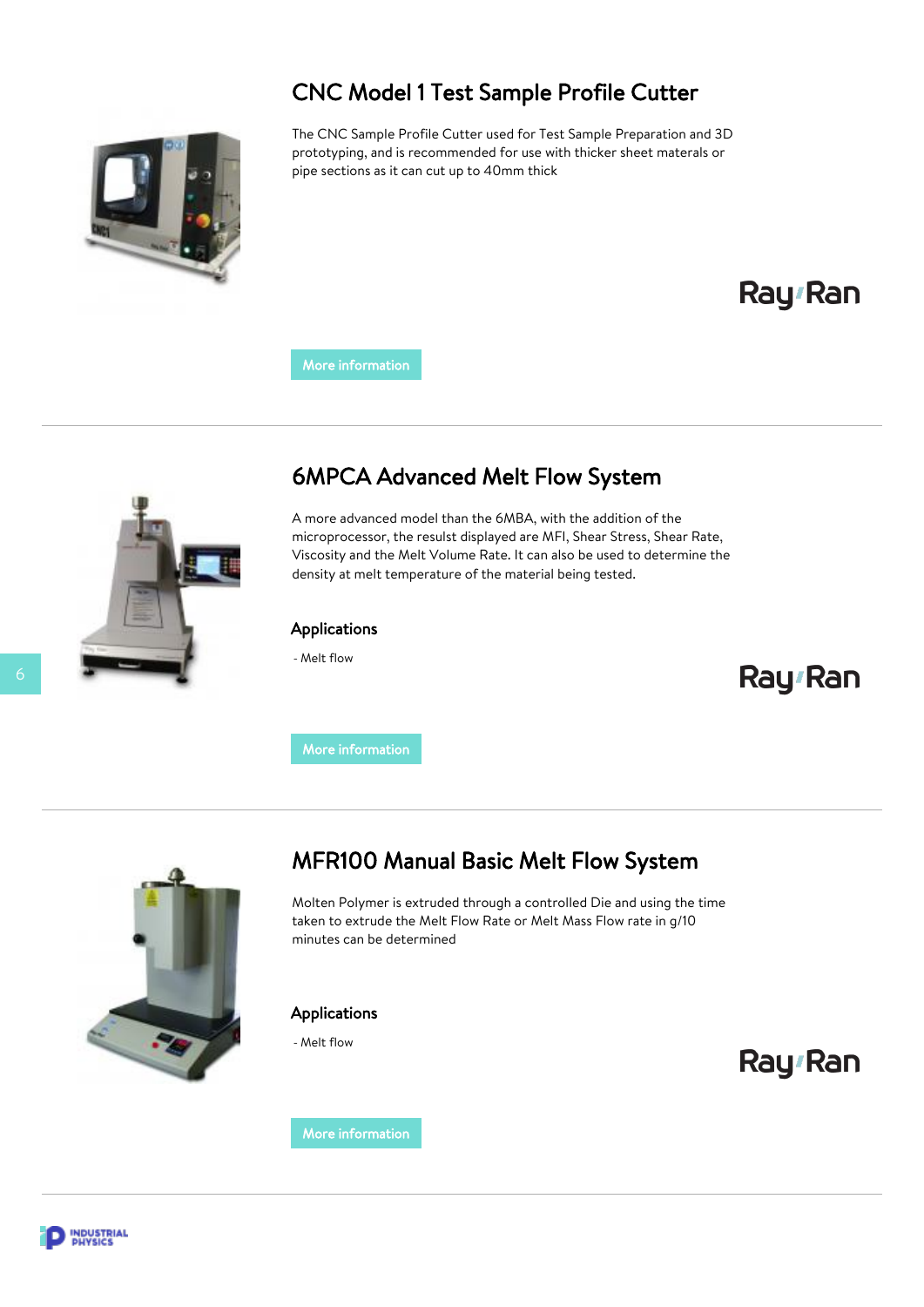### Auto Cycle Test Sample Notching Cutter

The Auto cycle Notching Cutter produce precise stress concentrated profiles in Izod and Charpy specimen bars. The profiles conform to the ISO 179, ISO 180 & ASTM D256 International Standards

#### Applications

- Failure analysis
- -Impact strength

# Ray Ran

[More information](https://www.industrial-physics.com/en-us/auto-cycle-test-sample-notching-cutter?utm_source=PDF&utm_medium=brochure)



### Test Sample Injection Moulding Apparatus

The Test Sample Moulding Apparatus has been specifically designed to produce colour plaques, tensile & impact test specimens for mechanical testing.

# Ray<sub>'</sub>Ran

[More information](https://www.industrial-physics.com/en-us/test-sample-injection-moulding-apparatus?utm_source=PDF&utm_medium=brochure)



### United DSTM 2.5KN Table Top UTM

United's DSTM-2.5KN test frame is ideal for testing samples up to 2.5kN (550lb.). From basic tension and compression testing to advanced materials testing the DSTM-2.5kN is a versatile test system used across virtually all industries.

#### Applications

- Coefficient of friction-Slide Angle
- Coefficient of friction-Horizontal
- Component integrity testing

- Compression testing
- Creep Detection test
- ... and more



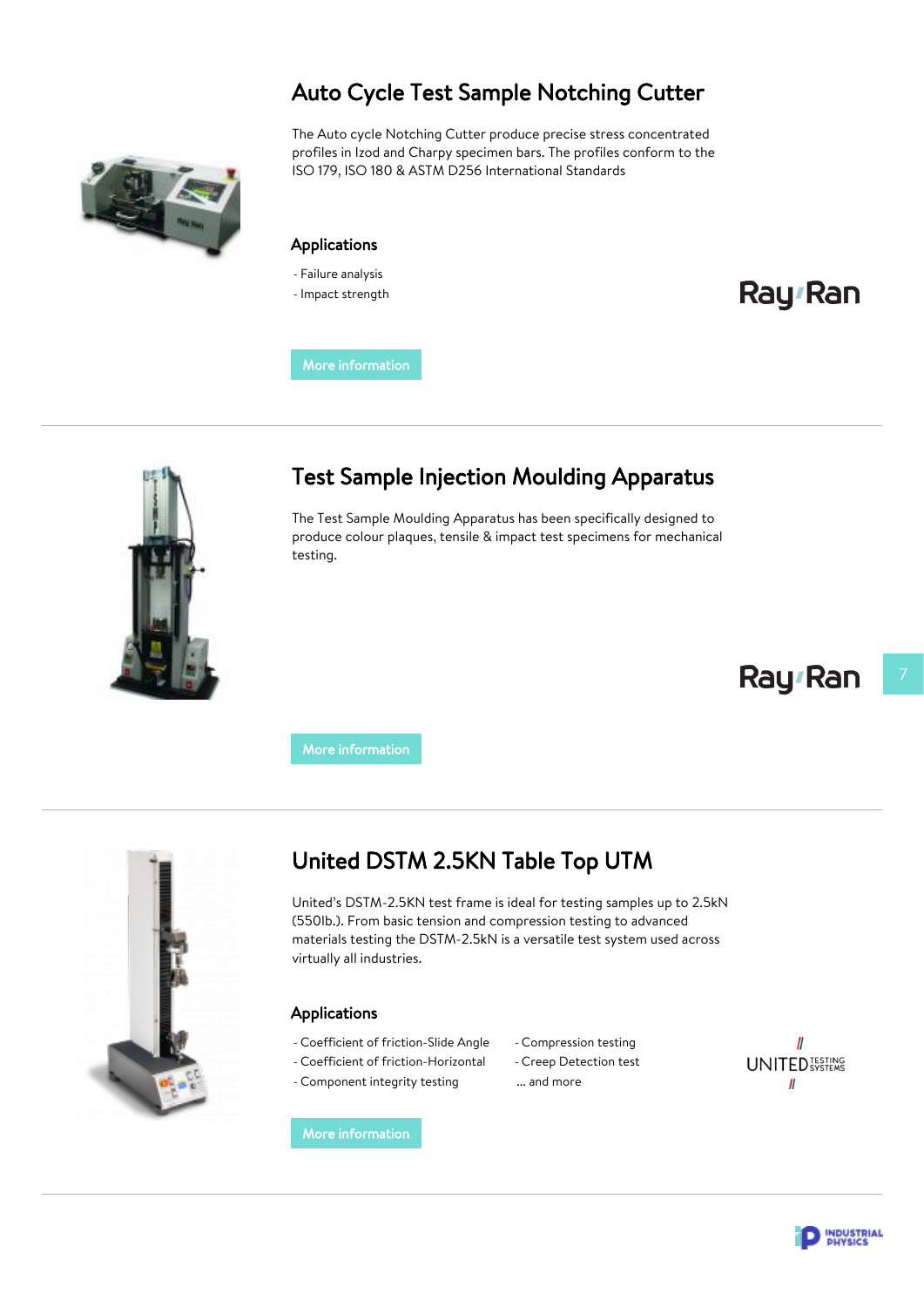

### United DSTM 20KN Table Top UTM

United's DSTM-20KN test frame is ideal for testing samples up to 20kN (4,500 lbf.). From basic tension and compression testing to advanced materials testing the DSTM-20kN is a versatile test system used across virtually all industries.

#### Applications

- Melt flow

 $\mathbf l$ **UNITED** TESTING  $\mathbf{u}$ 

[More information](https://www.industrial-physics.com/en-us/united-deluxe-20kn-table-top-utm?utm_source=PDF&utm_medium=brochure)



### 2 Station Heat Distortion & Vicat Softening Point Apparatus

The HDT/Vicat Apparatus is used to detemine the Deflection and softening point characteristics of all types of thermo plastic specimens. The 2 station device will test two samples simultaneously

#### Applications

- Failure analysis
- Heat distortion temperature
- Vicat softening Temperature (VST)

# Ray<sub>'</sub>Ran

#### [More information](https://www.industrial-physics.com/en-us/2-station-heat-distortion-en-vicat-softening-point-apparatus?utm_source=PDF&utm_medium=brochure)



### United DTM 50KN Table Top UTM

United's DSTM-50KN test frame is ideal for testing samples up to 50kN (11,200 lbf.). From basic tension and compression testing to advanced materials testing the DSTM-50kN is a versatile test system used across virtually all industries.

#### Applications

- Burst strength-sheet-Test
- Can inspection

- Coefficient of friction-Slide Angle
- Compression testing
- Creep Detection test
- ... and more



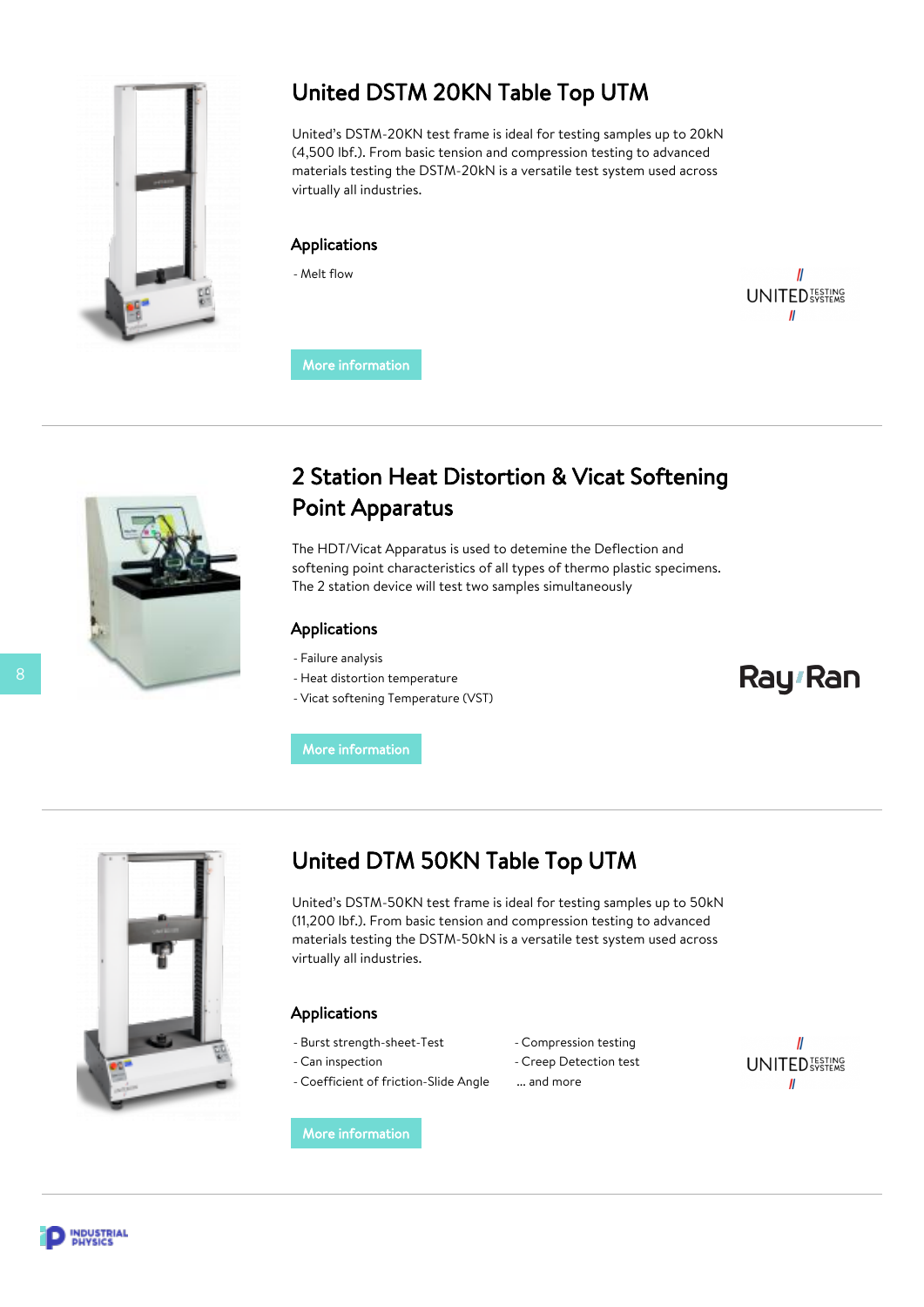

### 4 Station Heat Distortion & Vicat Softening Point Apparatus

The HDT/Vicat Apparatus is used to detemine the Deflection and softening point characteristics of all types of thermo plastic specimens. The 4 station device will test four samples simultaneously

#### Applications

- Failure analysis
- Heat distortion temperature
- Vicat softening Temperature (VST)

Ray<sub>'</sub>Ran

[More information](https://www.industrial-physics.com/en-us/4-station-heat-distortion-en-vicat-softening-point-apparatus?utm_source=PDF&utm_medium=brochure)



### 6 Station Heat Distortion & Vicat Softening Point Apparatus

The HDT/Vicat Apparatus is used to detemine the Deflection and softening point characteristics of all types of thermo plastic specimens.The 6 station device will test six samples simultaneously

#### Applications

- Failure analysis
- Heat distortion temperature
- Vicat softening Temperature (VST)

[More information](https://www.industrial-physics.com/en-us/6-station-heat-distortion-en-vicat-softening-point-apparatus?utm_source=PDF&utm_medium=brochure)



### Advanced Pendulum Impact System

The Pendulum Tester uses microprocessor technology to determine the energy required to break or rupture specimens in plastic or ceramics. The apparatus can test Izod , Charpy or Tension Impact , as well as carry out small diameter pipe testing and component Impact &...

#### Applications

- Failure analysis

Ray<sub>'</sub>Ran

Ray<sub>'</sub>Ran

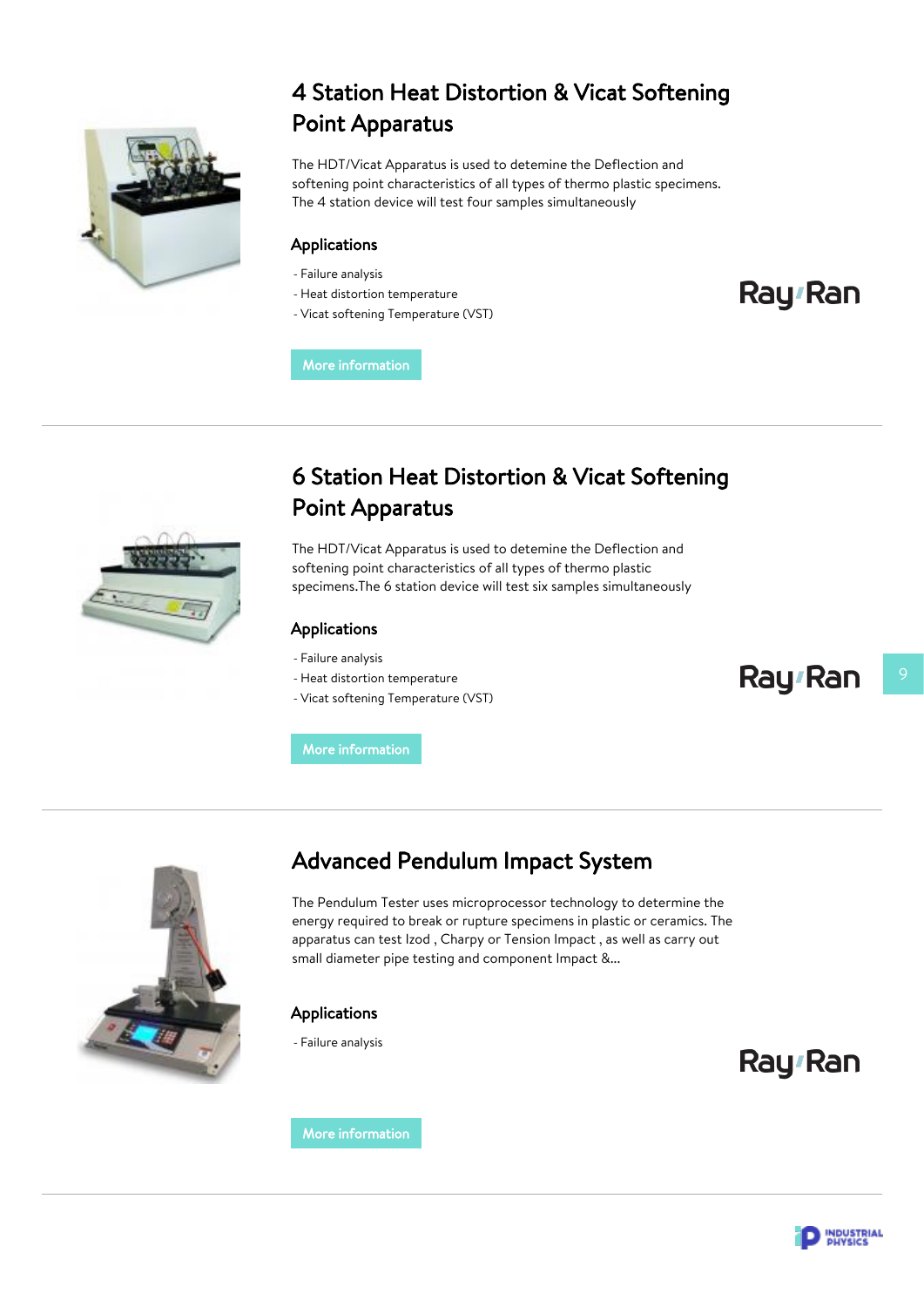

### Universal Falling Weight Impact Tester

The Falling Weight Tester is used to determine the energy required to break or rupture test specimens from Pipe, Sheet, Laminates, Composites, Ceramics, and can comply to various international standards such as ISO6603, ISO3127, ASTM D2444 to name a few.

#### Applications

- Failure analysis

-Impact strength